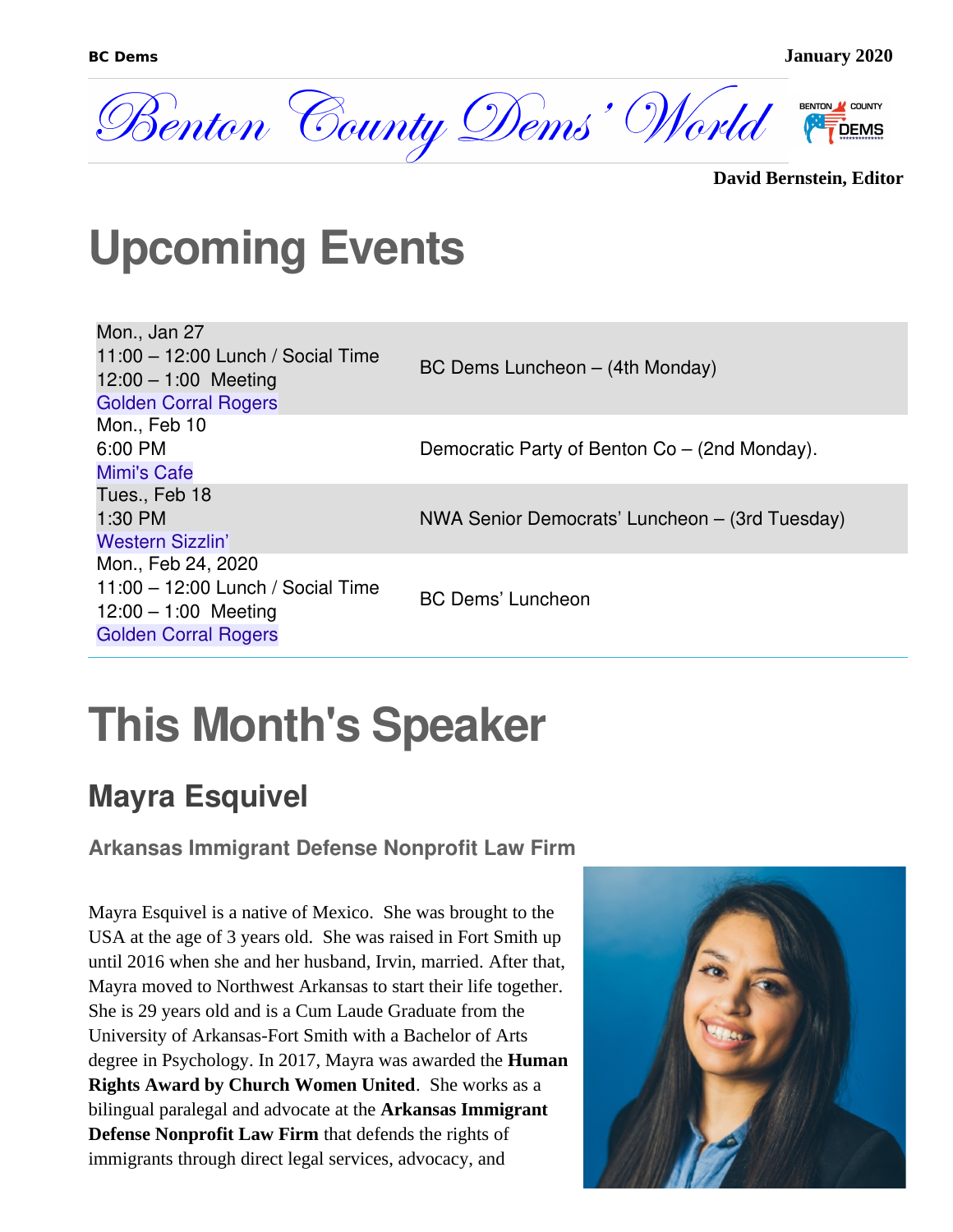community education. Mayra has spent the last 7 years advocating for immigrant rights, undocumented youth, and social justice. She has helped organize free workshops to help undocumented youth apply for work permits both in Fort Smith and Northwest AR. She has also lobbied to allow equal access to higher education for all and for immigrants to be treated with the human dignity we all deserve. Mayra strongly believes her own personal struggles have given her the strength to keep fighting for her community.

# **The President's Memo**

### **Fasten your seatbelts!**



I am honored to serve as president of BC Dems for 2020. It has been my pleasure to get to know many of you and I look forward to meeting more members this year as we come together as Democrats to support our candidates and causes.

As Democrats, we have a range of experiences and backgrounds which inform our values and platform. This diversity reflects the stars and stripes of our country's citizens and its Constitution. We must remember the incredible strength that resides in this diversity and our unity is instrumental in protecting the values and principles the Constitution enshrines. For it is an understatement to describe 2020 as a pivotal year politically and it's a sober undertaking to be busy Democrats at this time. Some of us have portended our nation's constitutional crisis for over a decade but nothing has shocked us more than the onslaught to our Constitution, our environment, and vulnerable populations within these past few years. Aghast at the corruption and cravenness of the current state

of the Republican Party, we are grateful for the few GOP voices that have maintained their integrity and patriotism by standing up to their party's supplication and kowtowing to a self-serving, unstable, and compromised president. Yet these are just a handful of voices relegated to the political margins while Democrats have made strides upholding checks and balances through a Democratic-controlled House of Representatives (which also passed nearly 400 bills in 2019).

For all that we have done to send more Democrats to the legislature, we have so much more to do to protect and fortify our democracy. Its survival not only requires electing a Democrat as President but also electing Democratic senators and representatives at federal and state levels. We also need to build a bench of Democrats to serve at the county level as we work to make our region and nation more representative of our ideals and principles. And with over 33 people a day moving into our region, we have an opportunity to welcome new members into our fold as we work as patriots to promote our democratic values within Benton County.

To this end, our priorities this year are to support our candidates running at the local and state levels. We will do this by raising funds at our monthly meetings, our annual BC Dems Bean Dinner, movie club screenings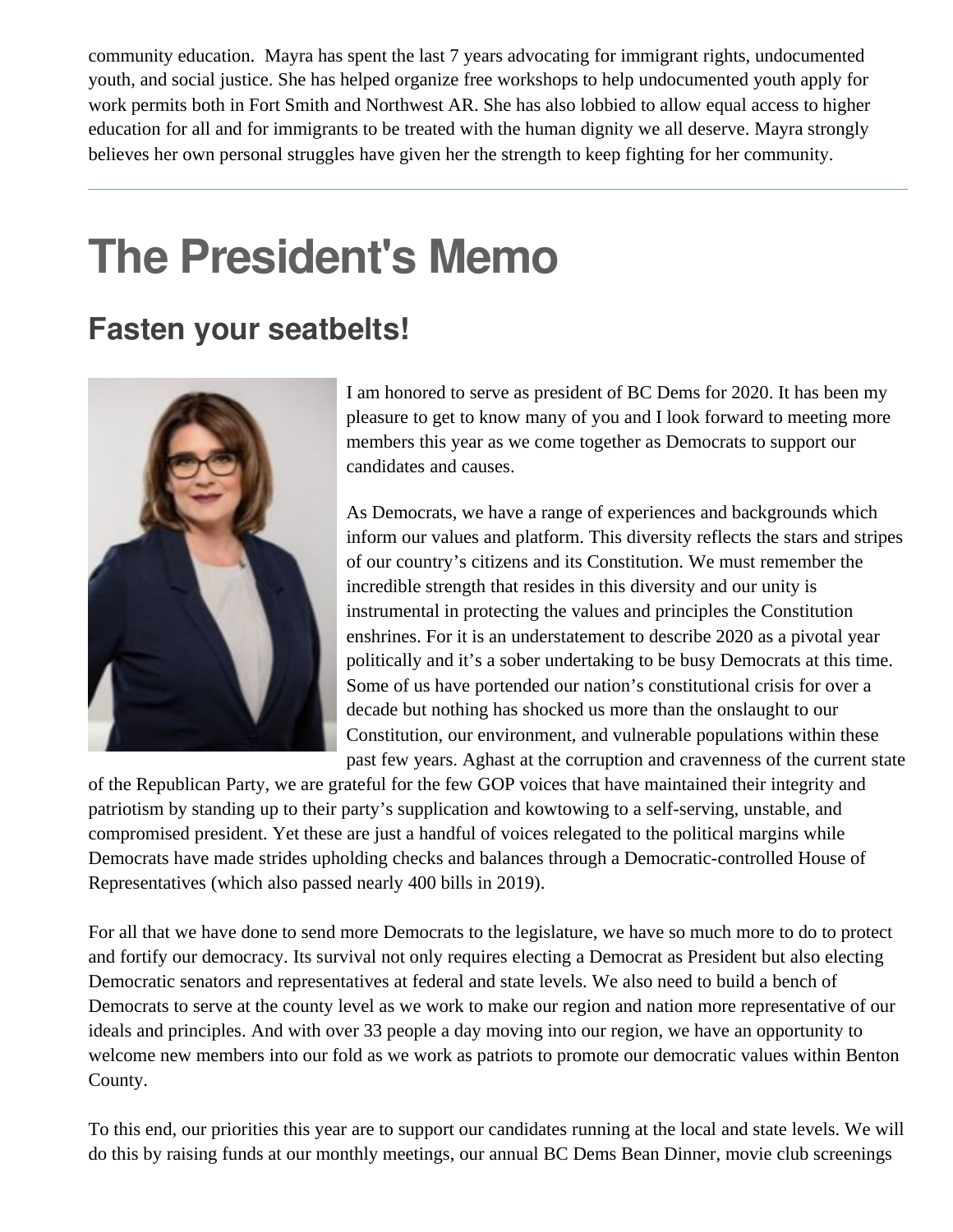(thanks to Bill Beck) and by supporting the Democratic Party of Benton County in its own activities.

Raising funds provides resources for our candidates to reach out to their constituents and promote our Democratic principles. Yet BC Dems members can help our candidates and party in other ways. If we are going to make Benton County more politically representative of its growing population and respond to the constitutional crisis our nation faces, we need to protect and promote the democratic process that ensures a truly representative government. We will do this by supporting Get Out The Vote (GOTV) activities, including voter registration drives within areas of the county where the vote is suppressed. In her capacity as a League of Women Voters At Large member, BC Dems member Connie Hoffman is our point person to recruit volunteers to register voters and she will report to us regularly on the progress we are making to address voter suppression.

Fasten your seatbelts, it will be both a tough and invigorating year! Thankfully, we are on this journey together.

Gratefully yours, *Julia K. Bailey*



## **Voter Registration Efforts**

BC Dems member Connie Hoffman has made significant strides in registering voters and she will report to us regularly on the progress made to address voter suppression.

You can also check your voter registration status at [www.vote.org.](http://www.vote.org/)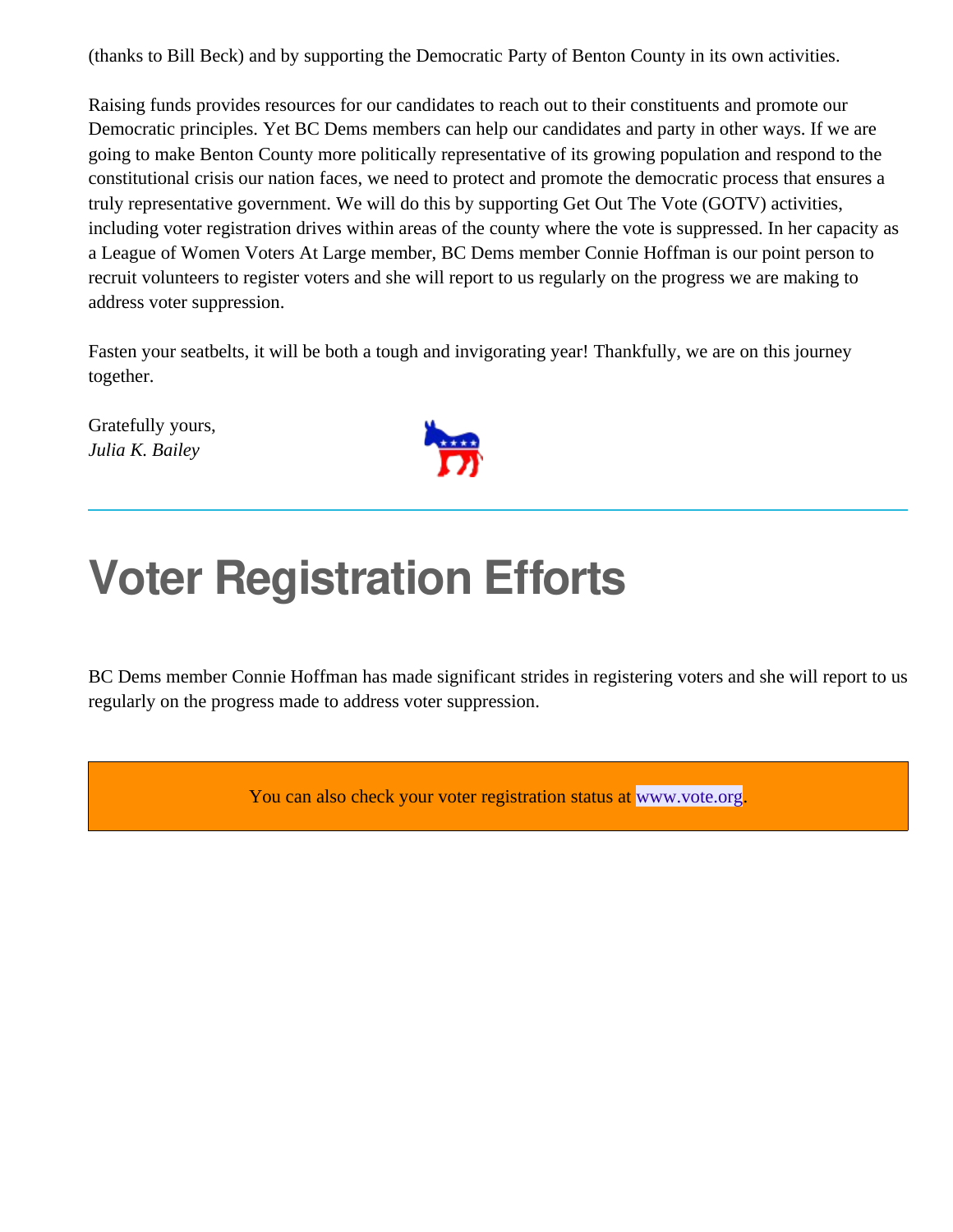### **Train to Become a Poll Worker**



The political party composition of Benton County poll workers is significantly skewed with Democrats underrepresented. Please consider exercising your civic involvement by becoming a poll worker.

Follow the link below to apply and submit your application. Mandatory training is scheduled for early January so submit your application ASAP!

[https://bentoncountyar.gov/election-commission/wp-content/themes/bentoncounty/documents/sites/](https://bentoncountyar.gov/election-commission/wp-content/themes/bentoncounty/documents/sites/14/2019/02/Election-Commission-Job-Application.pdf) [14/2019/02/Election-Commission-Job-Application.pdf](https://bentoncountyar.gov/election-commission/wp-content/themes/bentoncounty/documents/sites/14/2019/02/Election-Commission-Job-Application.pdf)

# **Save The Date - March 15**

## **BC DEMS ANNUAL BEAN DINNER**

**Guest speakers:**

**Nicole Clowney Arkansas State Representative**





**Joyce Elliott Arkansas State Senator**

**Candidate for U.S. House 2nd Congressional seat (2020)**

**Exact location and time to be announced soon!**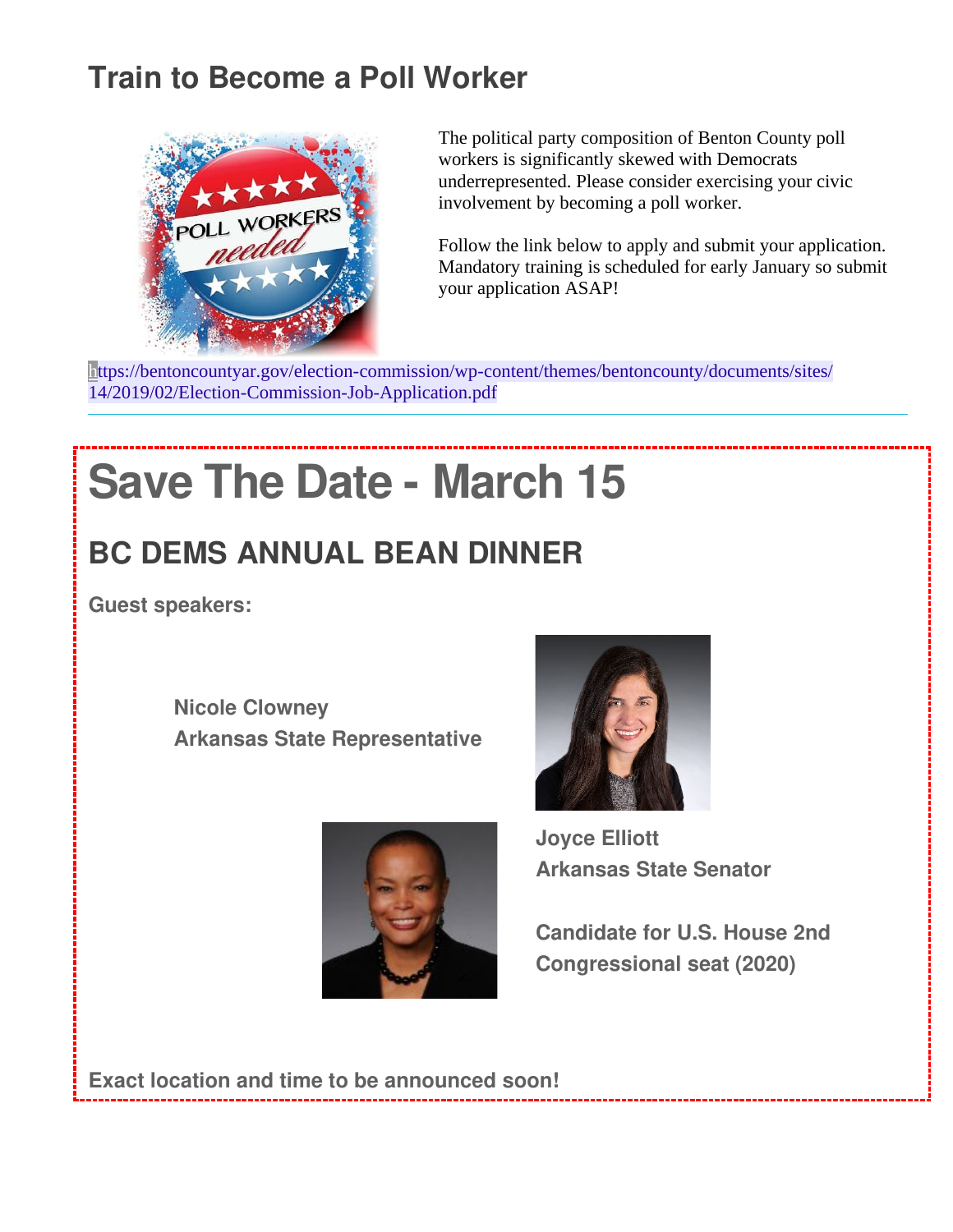# **Iowa Is No Longer First**

The Iowa Caucus is considered the first state to vote for president. However, several other states actually begin early voting BEFORE February 3.

- Voters in Minnesota were able to mark their ballots in their state's primary this past Friday.
- Vermont voters can go to the polls starting January 18.

# **Could Not Wait**

Incumbent President Donald Trump filed for re-election on January 20, 2017, the day of his inauguration.

## **Remember When...**

It was 64 years ago when the first televised presidential debate was held. It all began on May 21, 1956, when Democrats Adlai Stevenson and Estes Kefauver squared off in a one hour debate on ABC News. Each candidate gave a three-minute opening statement, a five-minute closing statement, and had questions in between. The moderator was Quincy Howe.

Televised debates didn't become regular fixtures until the 1980s.



## **General Meeting Minutes**

**BENTON COUNTY DEMS November 25, 2019 General Meeting Golden Corral, Rogers, AR**

President Eunice Van Tuyl called the meeting to order at 12:01. She welcomed new attendees, guests, and visitors.

Georgia Stein led the group in the pledge of allegiance.

Vice President Julia Bailey introduced Kent Eikenberry, CEO of the Northwest Arkansas Food Bank. Kent began his presentation by citing statistics that show one in seven citizens in Northwest Arkansas are food insecure. They have to balance their food needs versus other immediate needs. He said the working poor are

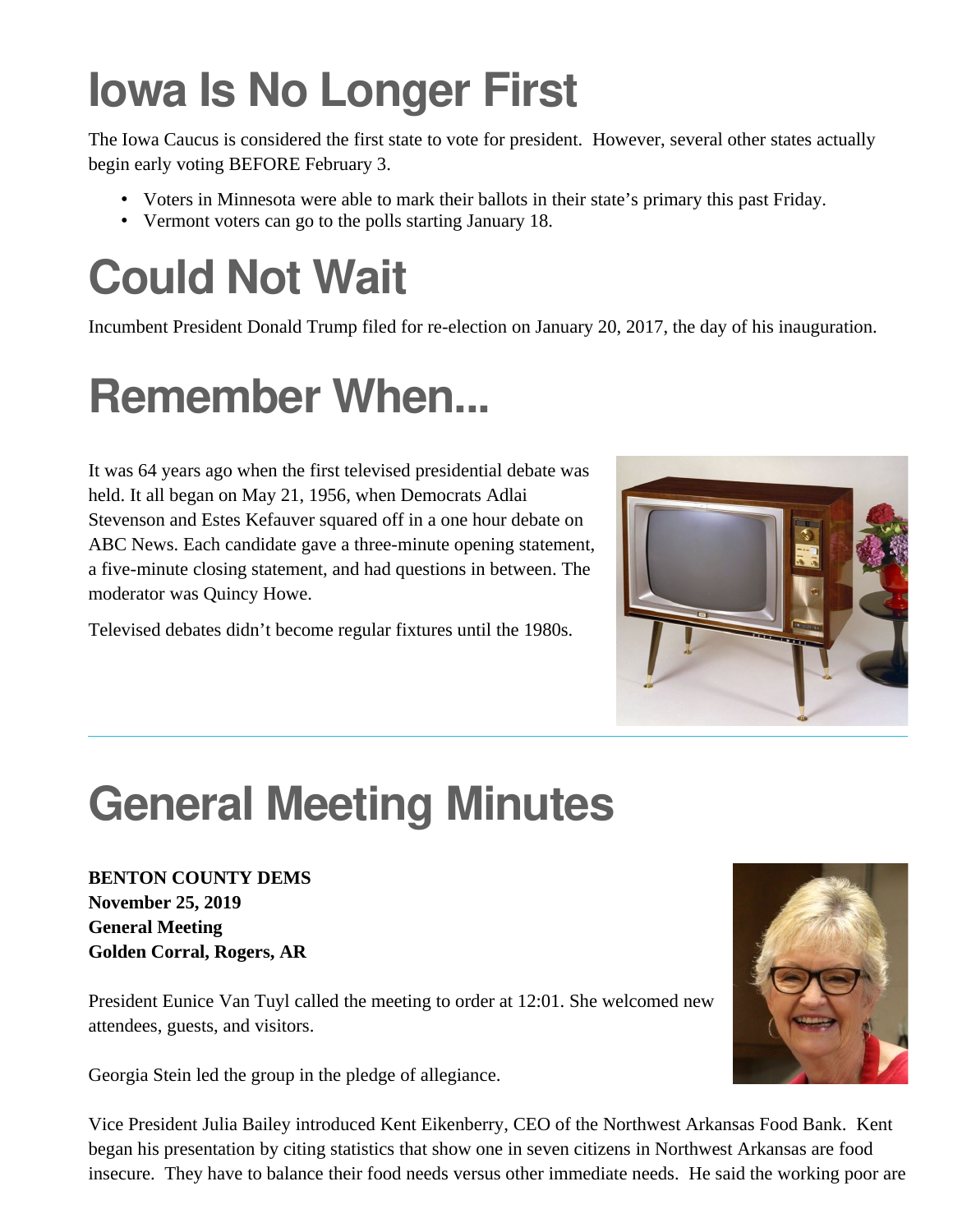not scammers; instead their need is legitimate.

Kent defined the Northwest Food Bank as not a food pantry; instead, it is a wholesale outlet servicing 160 partnering food pantries, most from local churches. The food bank also has 13 locations and one mobile pantry. They receive food from Tyson, Kraft, Hines, and General Foods. Monetary donations are welcomed. A list of partnering food pantries may be found at nwafoodbank.org.

Members today donated 42 pounds of food and \$435 to the Northwest Arkansas Food Bank.

After Kent's presentation, Eunice opened the business meeting. The minutes of the Oct. 28 general meeting were approved as submitted. The treasurer's report was also approved as submitted. It was noted that the showing of the "Harriet" movie netted \$880.00.

#### **OLD BUSINESS:**

- 2020 Officers: The slate of 2020 officers was presented: Julia Bailey, president; Walter Hinojosa, vice president; Tim Boyer, treasurer; Deborah Ostas, secretary. A motion was made to accept the slate as presented. It was seconded and passed.
- Poll Workers: There is a continued need for poll workers and poll watchers. Connie Huffman and Maritza Munich are working to get out the vote. Last Saturday they staffed a voter registration table at 8th and Poplar in Rogers, and they will do so again this Saturday. Maritza talked about the disenfranchised, saying that she is focusing on the Hispanic community. She noted that the Rogers County Clerk's office has added a question in the margins of the voter registration form asking for the applicant's state of birth. When asked, workers in the office say this question is optional, although it doesn't say that on the form. This question is intimidating to citizens who may not have been born in the continental United States. Those with ideas for other registration locations should call Connie Huffman at 501-265-9687.

#### **NEW BUSINESS:**

- Retiring officer gifts: Bill Beck presented thank you gifts to Eunice and Julia.
- Movie Fundraiser: The next movie fundraiser will be Jan. 4, 2020. The movie will be "Little Women," and it will be shown at one of the Malco theaters. When the location is confirmed, Bill will get the word out. Bill, Eunice, Thurman, and Richard Bland have tickets which will sell for \$15 each. Tickets are also available online at the BC Dems website, [www.bcdems.org](http://www.bcdems.org/).
- Democratic Party of Benton County: Larry Concannon announced that this group has signed up to have a spot in the Christmas parades in Rogers, Bentonville, and Pea Ridge.
- Soup Supper Fundraiser: Thurman asked members to save the date of Saturday, Jan. 11, 4:00-7:00, when the annual soup supper fundraiser will be held at St. Andrews Episcopal Church. Money raised at this event provides snack pack food for a local middle school for a year.
- Correspondence: Eunice welcomed back Dave Boyer and Al and Kathy Burmaster. Eunice is temporarily handling the duties of corresponding secretary, and she asked members to advise her if any members are ill or need help.
- Tax Credit: Richard Bland reminded members who itemize on state taxes that they can take a \$50 credit for PAC donations (\$100 if filing jointly)

The meeting adjourned at 1:07 p.m.

Diana Kolman & Deb Ostas, Secretary